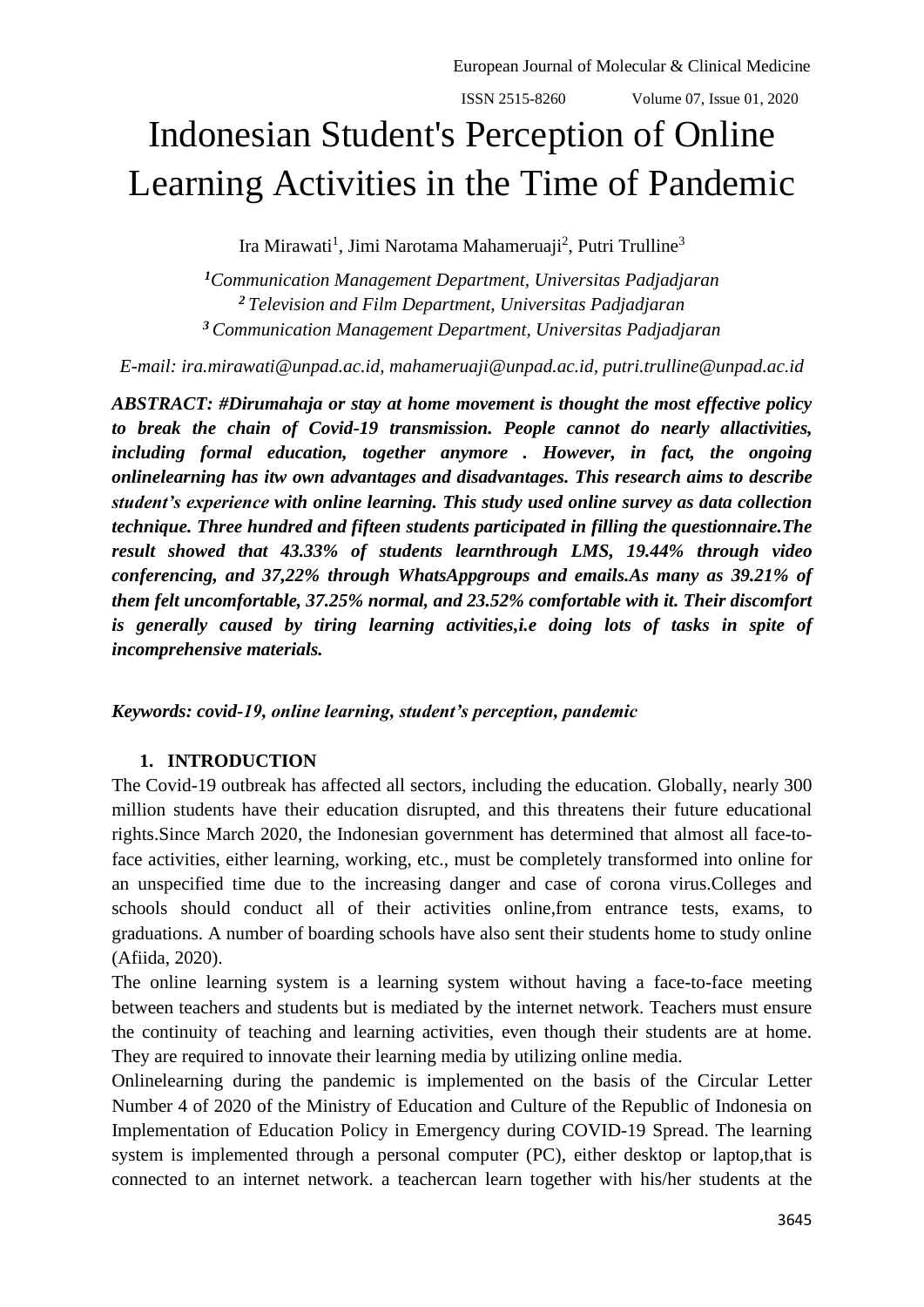$ISSN 2515-8260$  Volume 07, Issue 01, 2020

same time via social media like WhatsApp (WA), Telegram, Instagram, Zoomand other learning media. Thus, the teacher can ensure the students to take part in learning at the same time, but in different places (Harnani, 2020).

Students cannot have a face-to-face learning at school, and must learn from home or so-called #DiRumahAja or #stayathome. At first, it looks easy. The teacher only has to provide daily lessons or assignments for the students, who are all at homes. However, the students gain many things. In addition to gaining benefits, such as anywhere-anytime learning, they also face obstacles. For examples,they have unsupported devices, bad internet networks, or limited credits (Zein, 2020). At the primary level, another obstacle is the capability of the parents in supporting their children. Parents with school-aged children suddenly have to act as teachers at home after the government established home learning during the COVID-19 outbreak. Parents are expected to become "teachers" who provide activities for their children and guide them in online learning activities (Azanella, 2020).

Research on online learning communication management duringpandemic has indeed rarelyconducted in Indonesia and other countries. However, a research conducted on homeschooling families in Thailand shows that parents need for home-learning management. Management is not only about the use of media, teaching materials, learning methods, and learning assessments but also communication with families. Home learning should be able to facilitate ongoing learning between families. Educational institutions should assess family needs and conditions and maintain communication through simplified terminology(Engchun, Sungtong and Haruthaithanasan, 2018).

In developed countries, the process of transitioning face-to-face learning to online learning can take place smoothly. For example, in Georgia, when the pandemic occurred in March, online learning in April has been going well (Basilaia and Kvavadze, 2020). According to the study, the success was inseparable from the good skills of teachers and the school's learning administration system. In fact,an important aspect of online learning is the study of the effectiveness of communication. Communication effectiveness is how a communication process can achieve results in accordance with goals or expectations(Woldy, 2015). To measure the effectiveness of educational communication, it is necessary to measure the main elements of communication as a system.These elements areas follows: 1) Sender,i.e. the transmitter or the place where the communication process begins. Without the sending of communication,there will be no messages. The sender can be an individual, group or community who has a message and aims to convey it to the recipient; 2) Message,which basically contains information with a specific purpose for the benefit of both sender and recipient. In fact, message is also related to individuals, groups or organizations with positive and negative values that depends on the aims of the sender and receiver. Messages can be conveyed verbally or non-verbally through certain channels of modern communication media. 3) Channel,i.e. a tool or a way to convey a message from the sender to the recipient. The common channelis light or sound wave. It can also be a writing tool, book, radio, television, film, telephone,etc. 4) Message Recipient, is someone who receives a message and interprets it for a specific purpose. The recipient of the message determines its meaning and at the same time its feedback; 5)Feedback,is the ability of a message recipient to respond to the sender of the message.It shows the level of understanding of the message recipient,and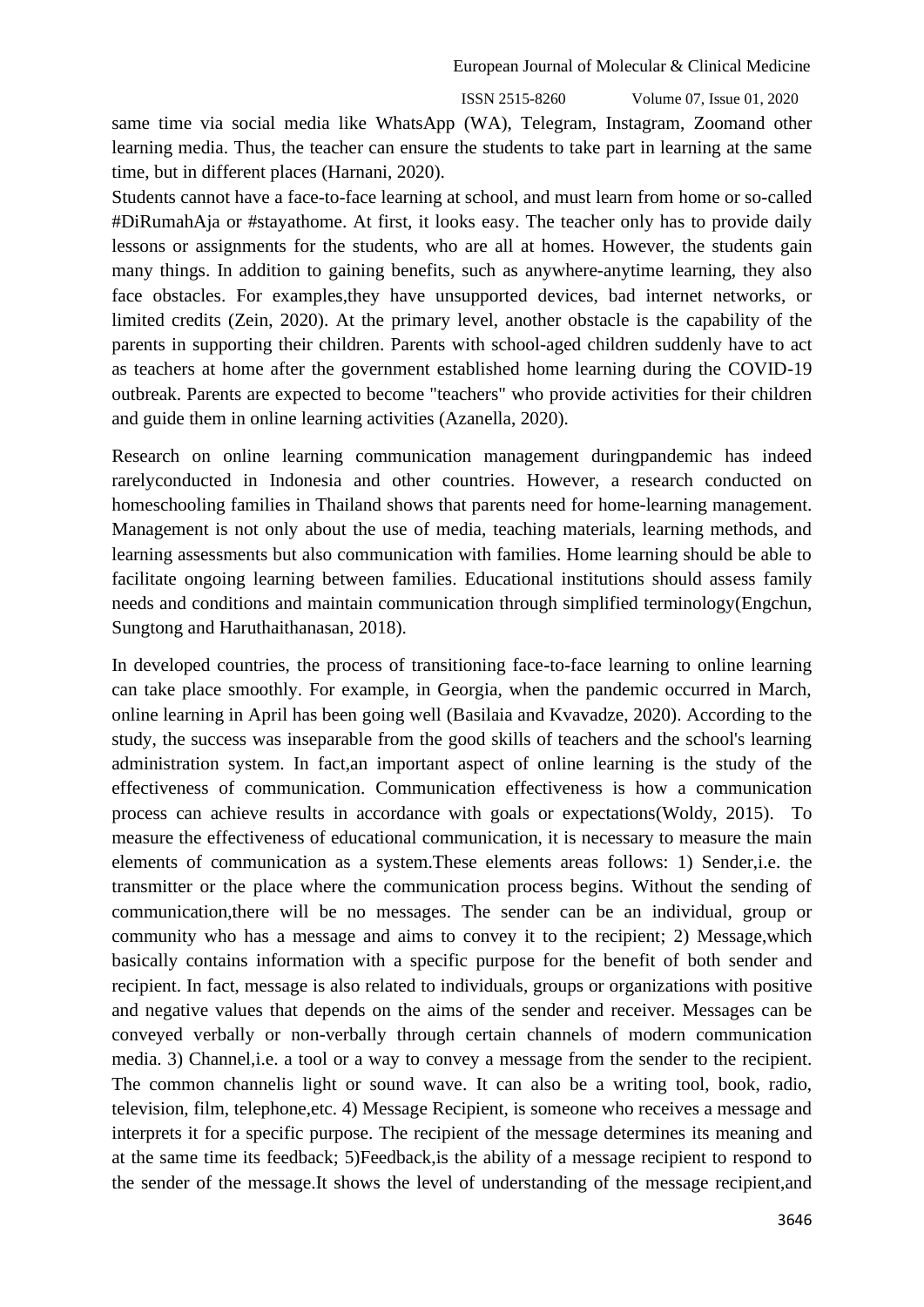ISSN 2515-8260 Volume 07, Issue 01, 2020

will determine the feedback for the sender. It can be appropriate or deviated as desired. According to another opinion, the components of the communication process and action are: (1) message sender/information source, (2) message, (3) interference, (4) message sender, or encoding process, (5) message receiver, or decoding process, (6) feedback, and influence(Berge, 2013).

Research on the perceptions of adolescents in Indonesia regarding online learning needs to be done because there could be conditions that prevent face-to-face learning in the future. In other countries similar studies were conducted. In India, a study conducted shows that online teaching is feasible, cheap and must be made a part of the postgraduate training in India beyond the prevailing lockdown (Agarwal and Kaushik, 2020).However, another research state that in the move to online learning, managing the learners and educators is one of the most challenging and critical aspects(Sandars et al., 2020). Another study found that in underdeveloped country, online learning for higher education cannot produce desired results. Majority of students are unable to access the internet due to technical and economic issues. Other problems are the lack of interaction with the instructor and friends, also delayed response time (Adnan and Anwar, 2020).

In Indonesia, research conducted by Wargadinata et al has succeeded in identifying the media used in online learning in universities (Wargadinata *et al.*, 2020). He suggested conducting further research to find out the obstacles faced by students. Therefore, this study aims to determine how students perceive online learning during the Covid-19 pandemic, including the barriers.

# **2. METHOD**

The research was carried out during the Covid-19 pandemic in Indonesia,two weeks after the enactment of the Covid-19 emergency response, from April to August 2020. The data collection technique used in this study was online survey. The survey measuring tool is a questionnaire. Survey is a data collection technique which is done by giving a set of written questions to the respondent. The form of the questionnaire is a rateing scale (graded scale), which is a question followed by columns levels, for example, from strongly agree to strongly disagree. In addition, there are also checklists for multiple-choice questions, and free form answers for open-ended questions.

The online survey was conducted in collaboration with Instagram @sobatmudotcom, an online adolescent consultation service managed by lecturers and students of Communication Sciences Faculty, Padjadjaran University. The target of the survey is Indonesian adolescents aged 15 to 22. Online questionnaires were distributed through Instragram Promotion in order to reach a wide area, and thereby the respondents would be evenly distributed from various cities in Indonesia. There were 315 teenagers who participated in the online questionnaires.

# **3. RESULT AND DISCUSSION**

The results of this study are expected to be inputs for various parties to enable teenagers to go through the #dirumahaja period well, since the cessation of the Covid-19 emergency response period is still unclear, where it has even been extended several times.The results showed that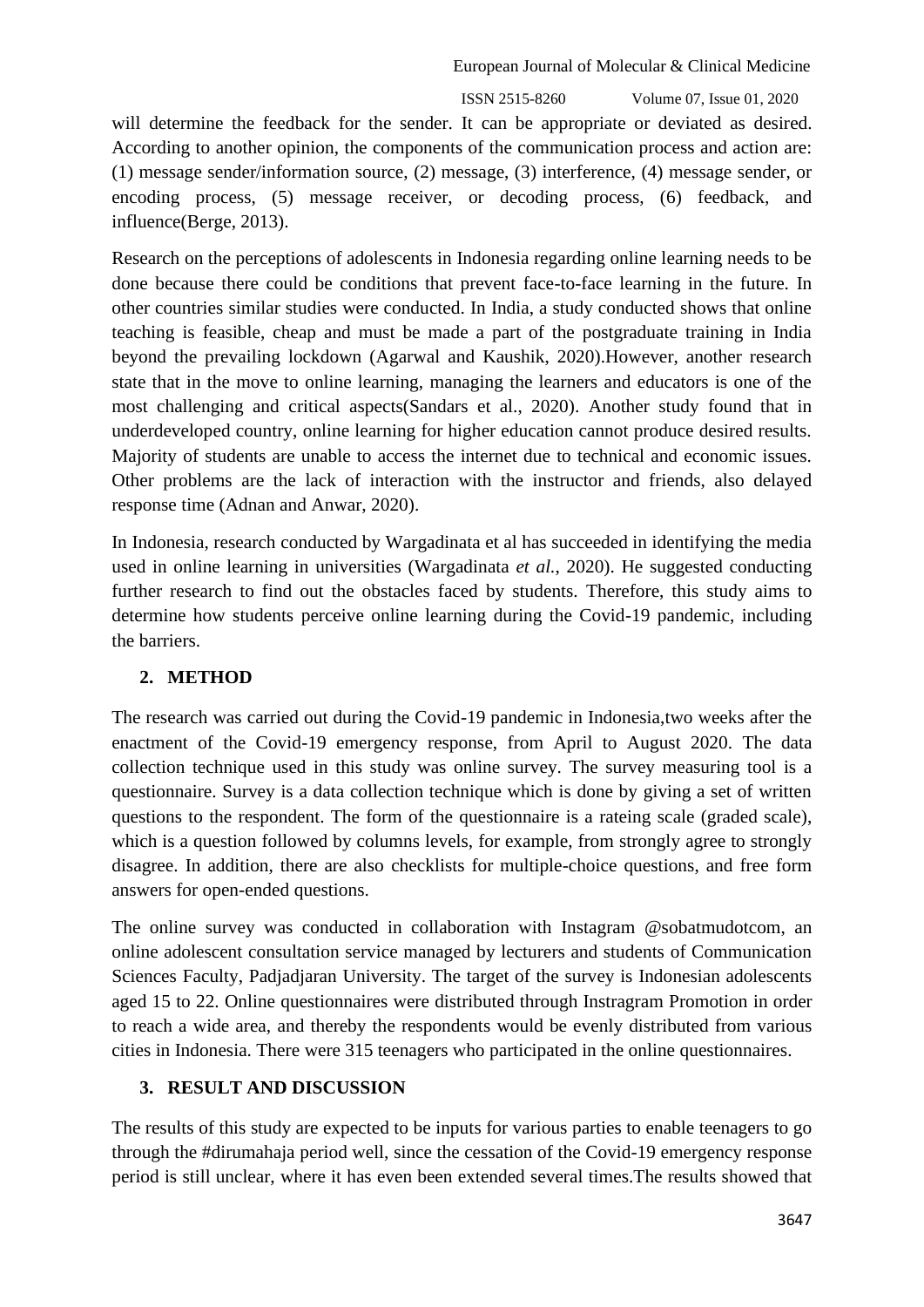$ISSN 2515-8260$  Volume 07, Issue 01, 2020

84.31% of adolescents, both high school and university students, did home learning in their parents' homes during their study period, 9.8% in boarding houses, 5.88% in dormitories. In fact, it is nothing new to them. As many as 53.93% admitted that they have done it before. They have used online tutoring applications like Ruang Guru, Zenius, and Quipper. Some of them have also used learning management systems (LMS) like Google Classroom and Edmodo, and some others have even used the LMS of their schools or universities. Thus, these teenagers are not technically shocked about the online learning system. On the other hand, it turns out that even though some of their teachers or lecturers have used LMS (43.33%) and video conferencing (19.44%), some others still conduct online learning thorugh WhatsApp groups and email only (37.22%). In Indonesia, many personal factors are still perceived as barriers to online learning, personal factors do not have an effect, the obstacles they usually mean are LMS features. they are trying to find an LMS that can facilitate all online learning needs(Chen *et al.*, 2020).

The teenagers attend the home learning in their own rooms (72.55%), in the family room (14.71%), and in the living room (8.82%). Surprisingly, some of them do it on the terrace of the house (3.92%) due to signal problems. These conditions should be considered by teachers and schools in preparing the curriculum. conditions concerning students' backgrounds, economic conditions, and their learning environment(Rasmitadila *et al.*, 2020).

In addition to studying, students generally spend their time by using cellphones in bed (67.64%), chatting with family (17.65), doing hobbies like cooking, reading novels, watching Korean dramas (9.8%), and watching TV (4.9%).These results indicate that many students only spend time lying down. In fact, any activity carried out by students outside of learning activities is to make them unsaturated and stressful in facing learning. Teachers do not need to curb them about these things(Gunawan, Suranti and Fathoroni, 2020).It needs to be realized, however, in this pandemic era, smartphones are an important medium that can connect students with the outside world. what needs to be done is that the parents agree on the rules for its use but not restrain them(Goldschmidt, 2020).

The home-learning period is actually a time for parents to communicate with their children about their education. As many as 58.79% of adolescents stated that their parents often asked them about their education, 34.31 rarely, and 4.9 never. Even though parents pay attention to the education of their young men and women, adolescence is a time when the youth feel the need for being independent and not being frequently interfered. As many as 27.45% of adolescents want their parents to always ask questions and discuss their learning, and 11.76% don't. It is better for parents to pay attention to their children's education but not to interfere them because most teenagers (60.78%)want their parents to only occasionally ask about their learning. Thus, parentsshould not ask them too many questions, but don't ignore them either.whatever the level, schools should indeed coordinate with parents about how the behavior can be done to support the success of learning(Daniel, 2020; Fauzi and Khusuma, 2020).

Teenage is the time when ones actively seek information they need, including about Covid-19. As many as 20.59% of the teenagers got information about Covid-19 from television,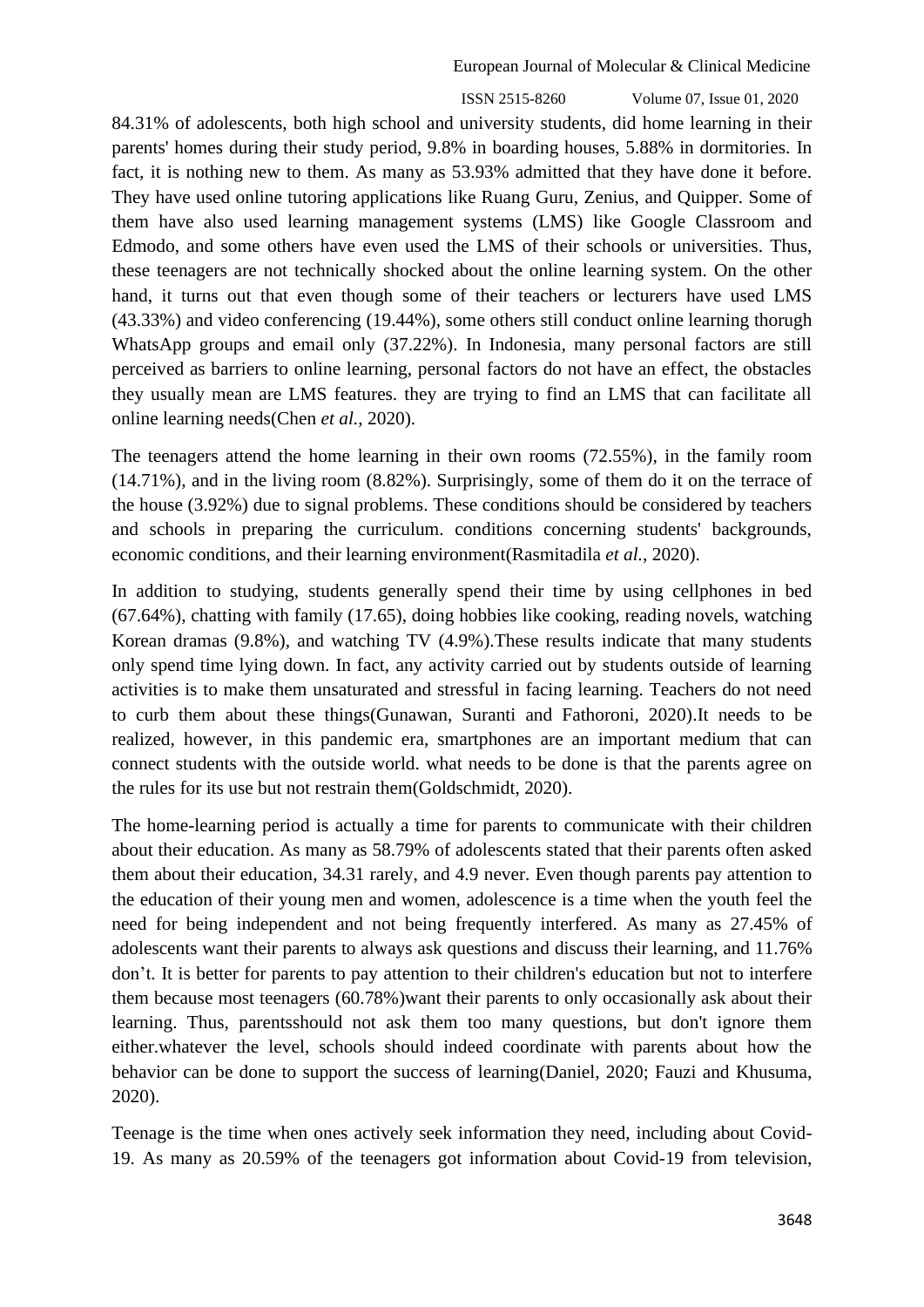$ISSN 2515-8260$  Volume 07, Issue 01, 2020

while most of them from various social media platforms (Instagram 22.55%, Twitter 19.61%, Line 9.8%, Facebook 3.9 %, WhatsApp 5.88%, and from Google search16.66%).

After being at home for two weeks, boredom started to hit the teenagers. A total of 39.21% thought that it was uncomfortable, 37.25% normal, and 23.52% comfortable. The discomfort is generally caused by tiring learning activities, i.e. because of doing lots oftasks in spite of incomprehensive materials. One of the reasons for the boredom and stress of students facing online lectures is the lack of knowledge and expertise of teachers in creating and facilitating an engaging, supportive, and positive online environment for their students(Khalili, 2020).If not handled properly, tasks in online learning during the pandemic have been pointed to as a source of stress experienced by students during the pandemic(Ph, Fatkhul Mubin and Basthomi, 2020).

In addition, they feel uncomfortable because they cannot meet their friends and the limited credits to access online learning. Those who remain comfortable feel so because their parents and siblings are at home.Thus, they can get together and have a conversation.This makes them feel safe because their families are away from Covid-19. The comfort is also because of the always available food and relaxing atmosphere of being not bounded by study time.Interactingwith friends is a primary need for the teenagers. Indeed, 22.55% of them are being passive in the chat groups.However, 77.45% claim that they always actively get in touch with each other. As many as 34.31% of the active participants do not even just chat, but also often make video calls with the others.The results of this study indicate that schools should provide learning activities that not only attempt to convey learning material but should also facilitate student interaction. This is in line with what Toquero suggested in his research. According to him, the interaction design should also be included in the learning curriculum(Toquero, 2020).

Even though internet-based technology has been able to present communication as real as possible, face-to-face communication is still irreplaceable. This is reflected in the answers of the teenagers, wherealmost all of them stated that what they missed the most was a normal atmosphere where they could be together with their friends in different contexts. For example, some miss the canteen and hanging out with friends, and some other miss doingthe assignments together with their friends, being in the dormitory, having a shared wifi and internet access, and going to college with friends. Most of the answers include the word 'friends'.

Whatever obstacles the student perceives must be taken into consideration in the preparation of the curriculum. However, after the Covid-19 pandemic, all countries are obliged to make it a lesson to build a curriculum that can be applied in the face of similar conditions in the future(Kapasia *et al.*, 2020).Experts agree that the obstacles found in online learning during the Covid-19 pandemic must be used as learning for the preparation of a future digital era curriculum(Tan *et al.*, 2020).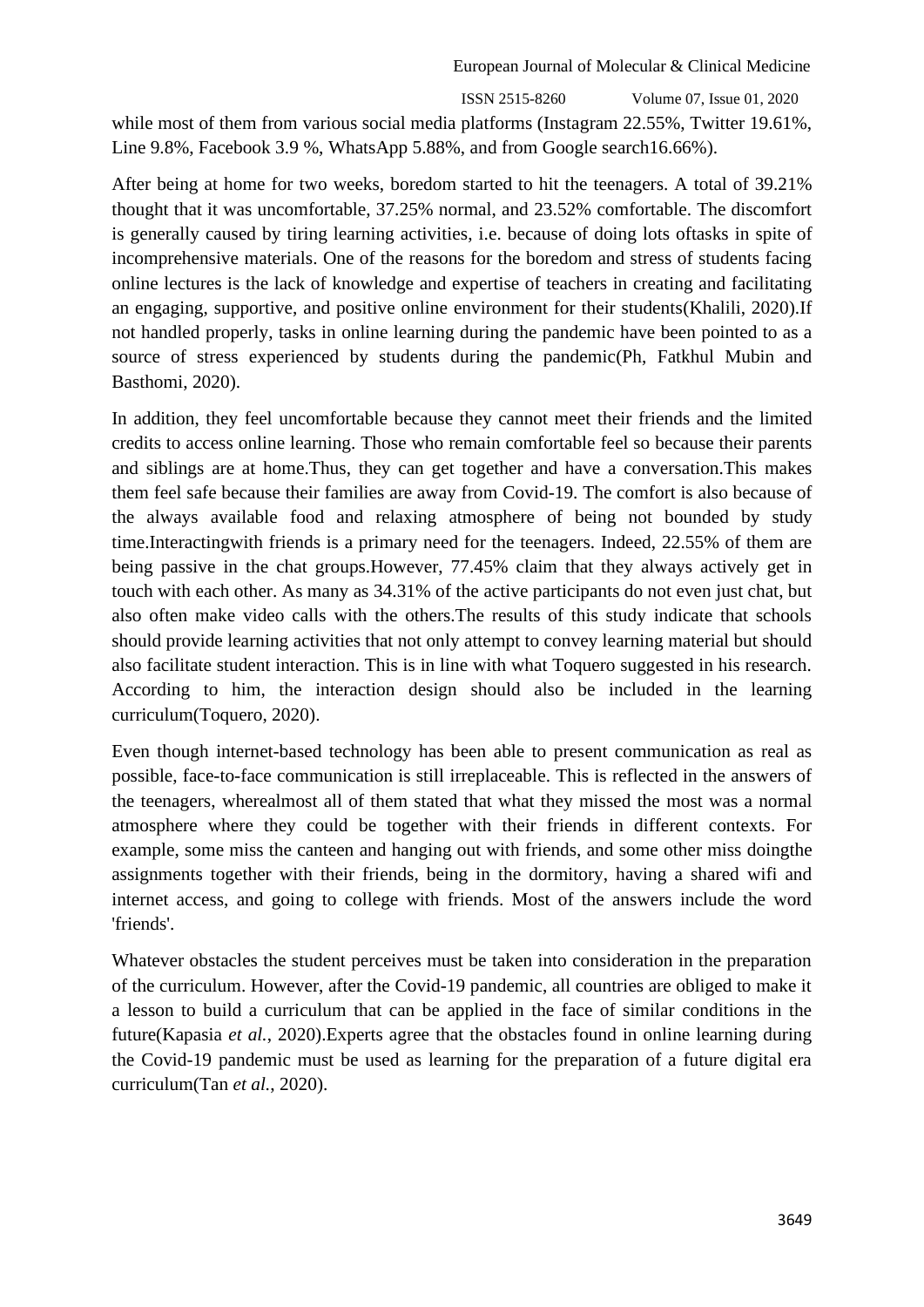## **4. CONCLUSION**

It can be concluded that the majority of the students do their learning activities in their parents' homes. Half of the respondents have experienced online learning through online learning applications like Ruang Guru, Zenius, Quipper. Therefore, these teenagers are not technically shocked about the online learning system. In addition to studying, teenagers generally spend their time by using cellphones in beds. More than half of them stated that their parents often asked about their learning conditions.The majority of them felt uncomfortable with their online learning activities. The discomfort is generally caused by tiring learning activities, i.e. because of doing lots of tasks in spite of incomprehensive materials. In addition, they feel uncomfortable because they cannot meet friends and have limited credits to access online learning.

## **5. LIMITATION AND STUDY FORWARD**

This study has several limitations, including the less-specific respondents. In addition, the future research needs to measure how online learning affects student achievements. Thus, some steps can be taken for increasing the effectiveness of online learning.

#### *Acknowledgement*

Research for this article is supportedby Universitas Padjadjaran Research funding in the year of 2020.

#### **6. REFERENCES**

- [1] Adnan, M. and Anwar, K. (2020) 'Online learning amid the COVID-19 pandemic: Students perspectives', *Journal of Pedagogical Research*, 1(2), pp. 45–51. doi: 10.33902/jpsp.2020261309.
- [2] Afiida, T. (2020) 'Belajar Online saat Pandemi dan Pengaruhnya Terhadap Siswa dan Santri', *suara.com*. Available at: https://www.suara.com/yoursay/2020/06/24/171327/belajar-online-saat-pandemi-danpengaruhnya-terhadap-siswa-dan-santri?page=all.
- [3] Agarwal, S. and Kaushik, J. S. (2020) 'Student's Perception of Online Learning during COVID Pandemic', *Indian Journal of Pediatrics*. The Indian Journal of Pediatrics, 87(7), p. 554. doi: 10.1007/s12098-020-03327-7.
- [4] Azanella, L. A. (2020) *Sekolah Libur karena Virus Corona, Ini Tips untuk Orangtua Temani Anak Belajar di Rumah*, *Kompas.com*. Available at: https://www.kompas.com/tren/read/2020/03/16/120212965/sekolah-libur-karena-viruscorona-ini-tips-untuk-orangtua-temani-anak?page=all (Accessed: 18 April 2020).
- [5] Basilaia, G. and Kvavadze, D. (2020) 'Transition to Online Education in Schools during a SARS-CoV-2 Coronavirus (COVID-19) Pandemic in Georgia', *Pedagogical Research*, 5(4). doi: 10.29333/pr/7937.
- [6] Berge, J. L. (2013) 'BARRIERS TO COMMUNICATION IN DISTANCE EDUCATION', *Turkish Online Journal of Distance Education*, 14(1). Available at: https://mdsoar.org/bitstream/handle/11603/16200/866 published.pdf?sequence=1&isAllowed=y.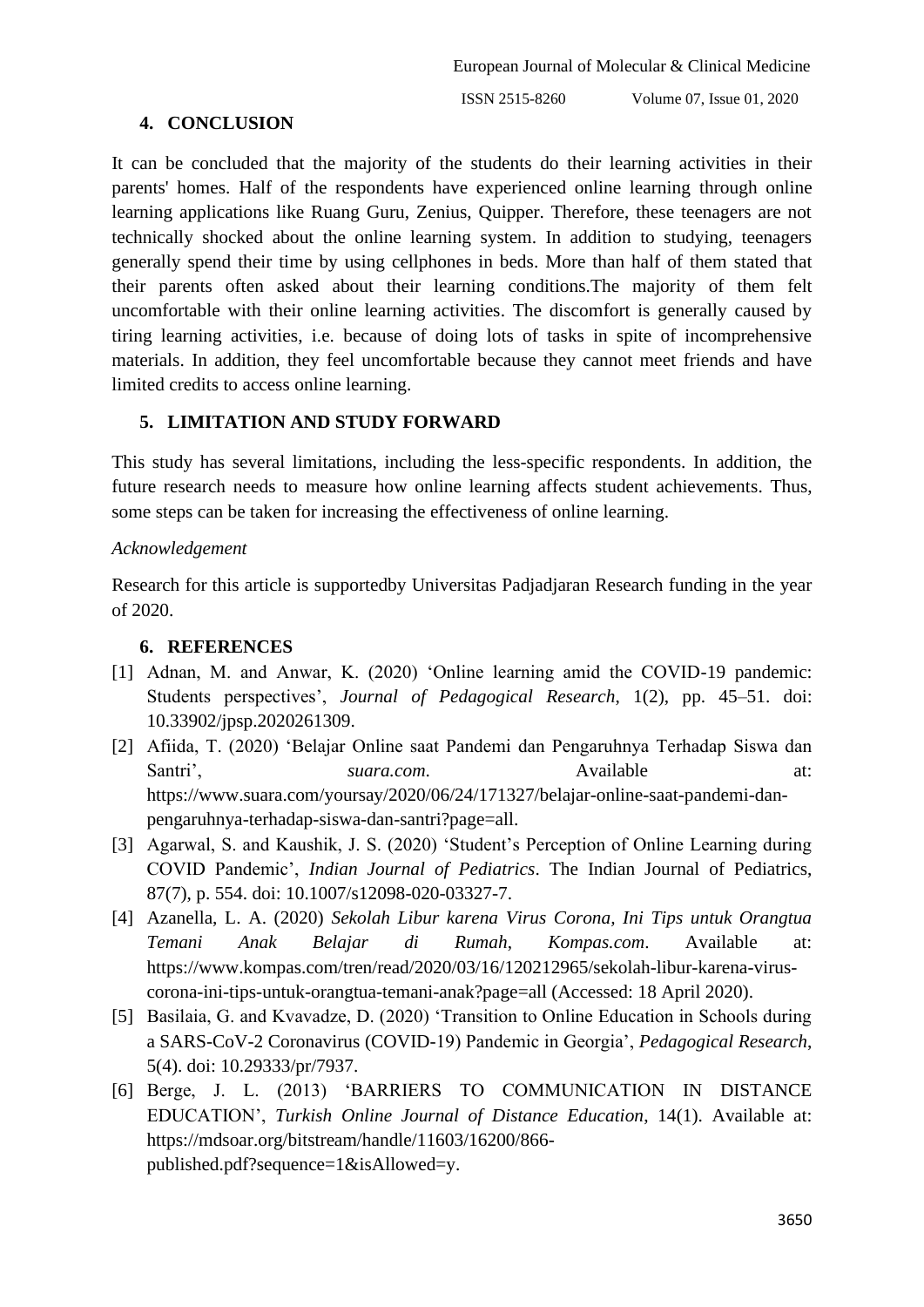$ISSN 2515-8260$  Volume 07, Issue 01, 2020

- [7] 'Beyond words: what animals think and feel' (2015) *Choice Reviews Online*, 53(03), pp. 53-1295-53–1295. doi: 10.5860/choice.193312.
- [8] Chen, T. *et al.* (2020) 'Analysis of User Satisfaction with Online Education Platforms in China during the COVID-19 Pandemic.', *Healthcare (Basel, Switzerland)*, 8(3). doi: 10.3390/healthcare8030200.
- [9] Daniel, S. J. (2020) 'Education and the COVID-19 pandemic', *Prospects*. Springer Netherlands, (0123456789). doi: 10.1007/s11125-020-09464-3.
- [10] Engchun, R., Sungtong, E. and Haruthaithanasan, T. (2018) 'Homeschooling in Southern Thailand: Status and proposed guidelines for learning process management', *Kasetsart Journal of Social Sciences*, 39(3), pp. 502–508. doi: https://doi.org/10.1016/j.kjss.2017.08.003.
- [11] Fauzi, I. and Khusuma, I. S. (2020) 'Teachers' Elementary School in Online Learning of COVID-19 Pandemic Conditions', *Jurnal Iqra' : Kajian Ilmu Pendidikan*, 5(1 SE-Articles). doi: 10.25217/ji.v5i1.914.
- [12] Goldschmidt, K. (2020) 'The COVID-19 Pandemic: Technology use to Support the Wellbeing of Children', *Journal of pediatric nursing*. 2020/04/16. Elsevier Inc., 53, pp. 88–90. doi: 10.1016/j.pedn.2020.04.013.
- [13] Gunawan, Suranti, N. M. Y. and Fathoroni (2020) 'Variations of Models and Learning Platforms for Prospective Teachers During the COVID-19 Pandemic Period', *IndonesianJournal of Teacher Education*, 1(2), pp. 75–94.
- [14] Harnani, S. (2020) *EFEKTIVITAS PEMBELAJARAN DARING DI MASA PANDEMI COVID-19*, *bdkjakarta.kemenenag.go.id*. Available at: https://bdkjakarta.kemenag.go.id/berita/efektivitas-pembelajaran-daring-di-masapandemi-covid-19.
- [15] Kapasia, N. *et al.* (2020) 'Impact of lockdown on learning status of undergraduate and postgraduate students during COVID-19 pandemic in West Bengal, India', *Children and Youth Services Review*, 116, p. 105194. doi: https://doi.org/10.1016/j.childyouth.2020.105194.
- [16] Khalili, H. (2020) 'Online interprofessional education during and post the COVID-19 pandemic: a commentary', *Journal of Interprofessional Care*. Taylor & Francis, pp. 1–4. doi: 10.1080/13561820.2020.1792424.
- [17] Ph, L., Fatkhul Mubin, M. and Basthomi, Y. (2020) '"Tugas Pembelajaran" Penyebab Stres Mahasiswa Selama Pandemi Covid-19', *Jurnal Ilmu Keperawatan Jiwa*, 3(2), pp. 203–208. doi: 10.32584/JIKJ.V3I2.590.
- [18] Rasmitadila, R. *et al.* (2020) 'The Perceptions of Primary School Teachers of Online Learning during the COVID-19 Pandemic Period: A Case Study in Indonesia', *Journal of Ethnic and Cultural Studies*, 7(2), p. 90. doi: 10.29333/ejecs/388.
- [19] Sandars, J. *et al.* (2020) 'Twelve tips for rapidly migrating to online learning during the COVID-19 pandemic', *MedEdPublish*, 9(1), pp. 1–14. doi: 10.15694/mep.2020.000082.1.
- [20] Tan, H. R. *et al.* (2020) 'How Chemists Achieve Active Learning Online During the COVID-19 Pandemic: Using the Community of Inquiry (CoI) Framework to Support Remote Teaching', *Journal of Chemical Education*. American Chemical Society, 97(9), pp. 2512–2518. doi: 10.1021/acs.jchemed.0c00541.